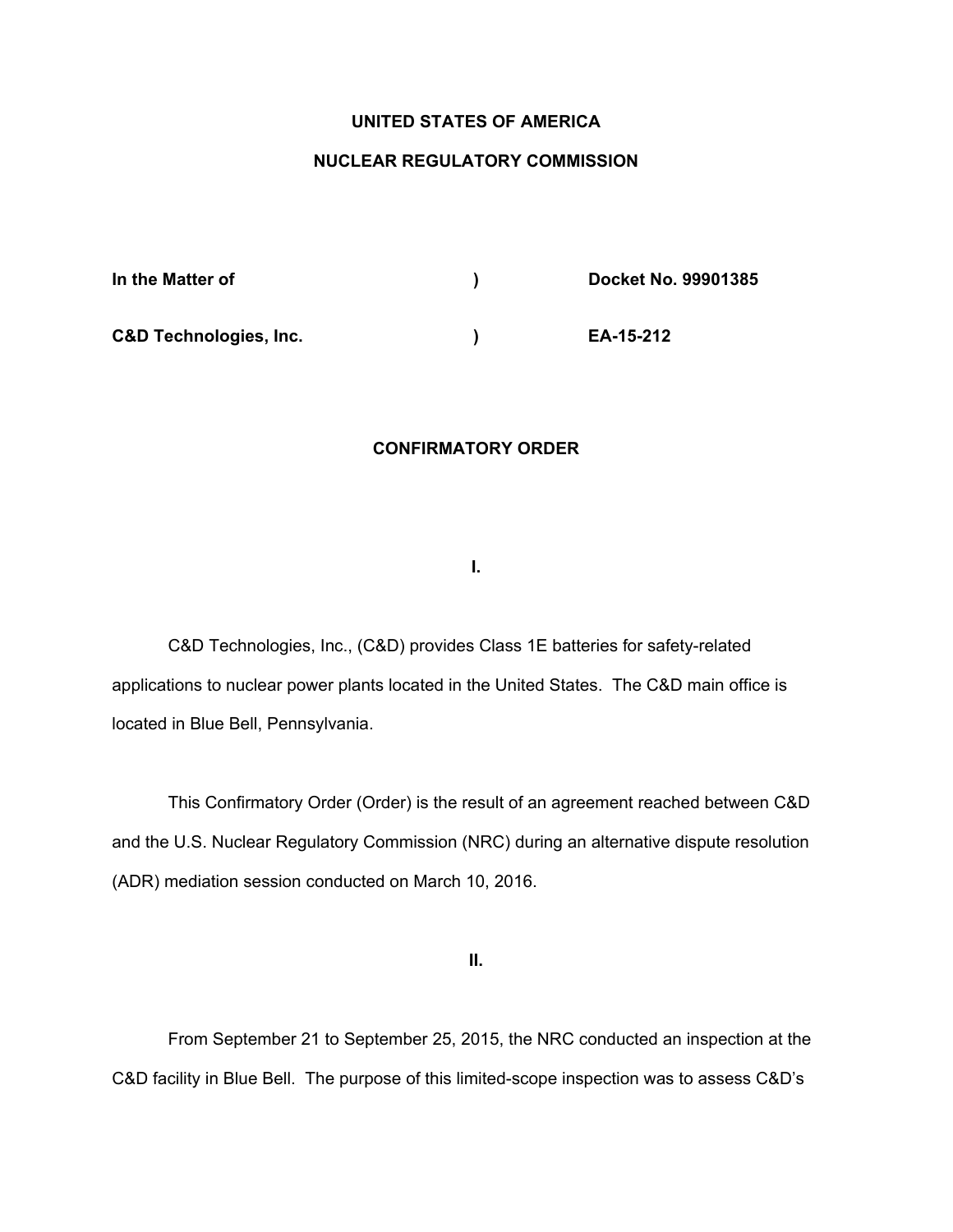compliance with the provisions of selected portions of Title 10 of the *Code of Federal Regulations* (10 CFR) Part 50, Appendix B "Quality Assurance Criteria for Nuclear Power Plants and Fuel Reprocessing Plants," and 10 CFR Part 21, "Reporting of Defects and Noncompliance."

On January 8, 2016, the NRC issued Inspection Report 99901385/2015-201 to C&D, which documented three apparent violations being considered for escalated enforcement action in accordance with the NRC Enforcement Policy.

The first apparent violation concerned C&D's failure to implement an adequate 10 CFR Part 21 program to perform a timely and thorough evaluation of a deviation to identify defects, which if left uncorrected, could result in substantial safety hazards. The NRC identified that C&D's initial evaluation of a deviation in station battery cell separators lacked an adequate technical basis to support closing the evaluation in accordance with 10 CFR 21.21(a)(1). When C&D completed a more thorough evaluation of this deviation, a defect in the battery manufacturing process was identified. This defect was reported to the NRC in accordance with 10 CFR 21.21(d)(1); however, the report was made over 2 1/2 years greater than the 60 day requirement. The second apparent violation concerned multiple additional instances where C&D failed to provide an adequate technical justification to support closing the evaluations of deviations in accordance with 10 CFR 21.21(a)(1). The third apparent violation concerned multiple additional instances where C&D failed to prepare and submit interim reports to the NRC when an evaluation could not be completed within 60 days from the date of discovery in accordance with 10 CFR 21.21(a)(2).

 In response to the NRC's letter dated January 8, 2016, (Agencywide Documents Access and Management System (ADAMS) Accession No. ML15307A198), C&D requested the use of the NRC's ADR process to resolve these issues. ADR is a process in which a neutral mediator with no decision-making authority assists the parties in reaching an agreement on resolving any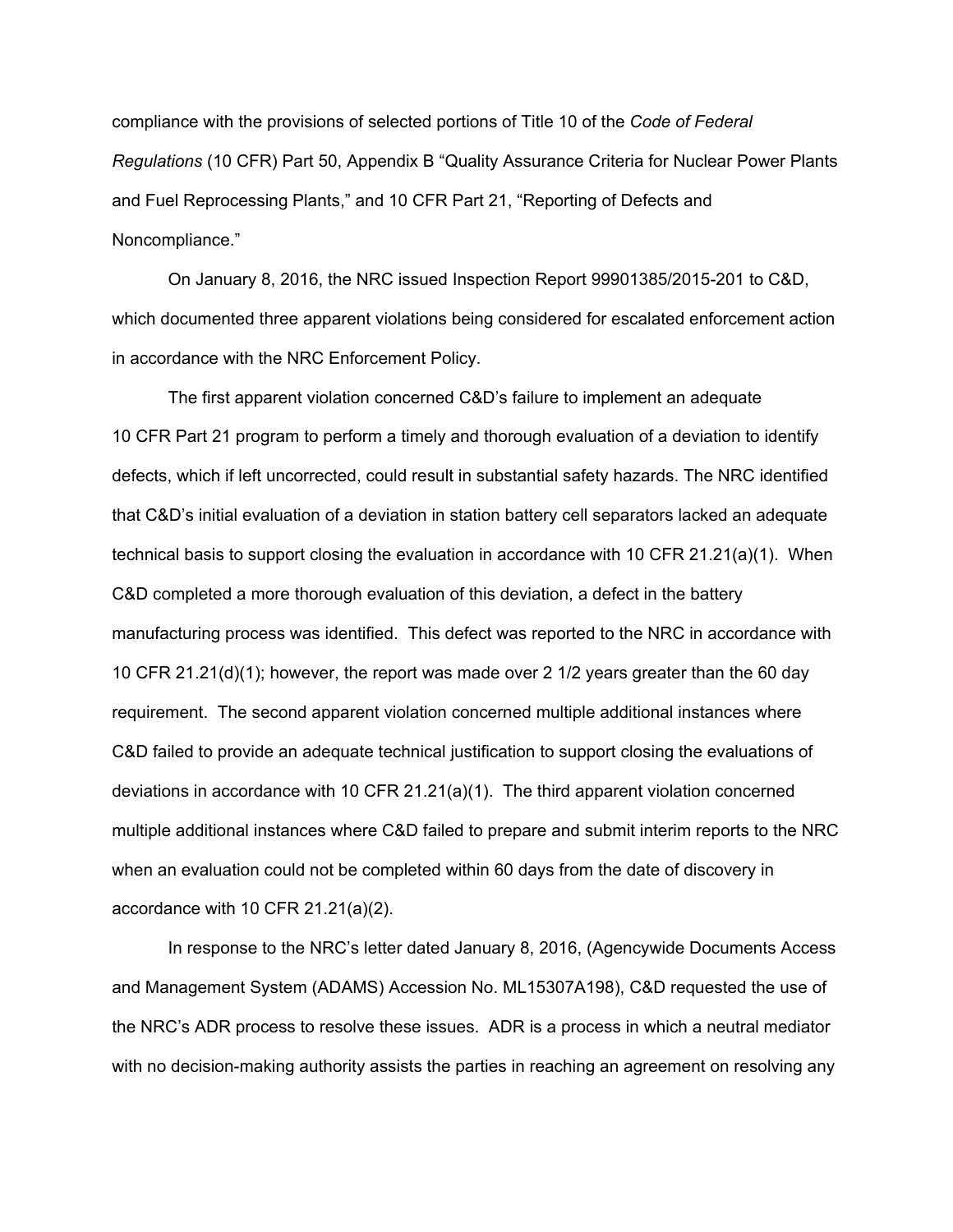differences regarding a dispute. This Order is being issued pursuant to the preliminary agreement reached between C&D and the NRC.

**III.** 

 During the ADR mediation session, C&D and the NRC reached a preliminary settlement agreement. The elements of the agreement consisted of the following:

- 1. To ensure that C&D achieves full compliance for all currently identified violations, C&D will take the following actions:
	- A. By 30 calendar days from the issuance date of an Order, C&D shall confirm that all outstanding 10 CFR Part 21 evaluations are complete and that all required interim reports are submitted in accordance with the timelines required by 10 CFR Part 21.
	- B. By 45 calendar days from the issuance date of an Order, C&D shall review and revise, as necessary, all policies and procedures to provide reasonable assurance that Part 21 evaluations are conducted in accordance with 10 CFR 50, Appendix B quality assurance program requirements.
		- a. C&D shall define the Part 21 "discovery date" within their procedures as the date the issue is entered into the Part 21 process, corrective action system, nonconformance process, or reported in the customer complaint database, whichever occurs first.
		- b. C&D procedures shall provide reasonable assurance that the evaluation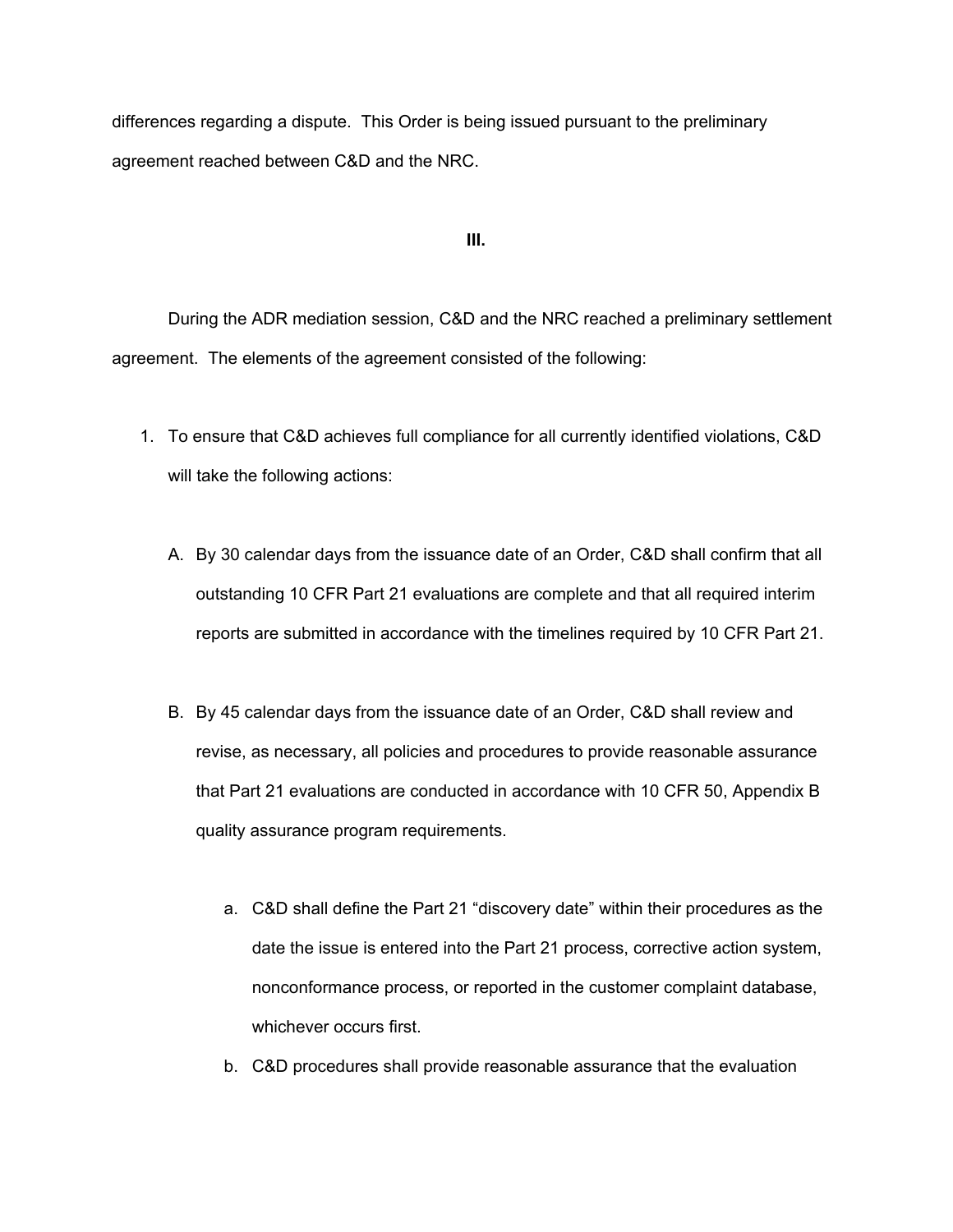process of all deviations includes a documented technical evaluation and basis for why the identified deviation would or would not result in a substantial safety hazard, if left uncorrected.

- C. By 45 calendar days from the issuance date of an Order, C&D shall contract an independent (not an employee or customer of C&D) third party expert to conduct an assessment of the C&D corrective action program (CAP), and the administrative controls and management controls in place to provide reasonable assurance of an effective Part 21 program, including 10 CFR 50, Appendix B requirements. The initial assessment shall be completed by the end of the calendar year 2016 and assessments will continue annually.
- D. C&D shall report the completion of items 1.A, 1.B and 1.C, in writing to the Director, Division of Construction Inspection and Operational Programs (DCIP), Nuclear Regulatory Commission (NRC), Office of New Reactors, no later than 75 calendar days from issuance of the Order.
- 2. To ensure that C&D senior management, first-line supervision and employees are committed to, and accountable for, complying with NRC requirements, and maintaining a robust safety culture, C&D will take the following actions:
	- A. By 30 calendar days from the issuance date of an Order, C&D shall issue a letter from President and Chief Executive Officer (CEO)<sup>1</sup> to employees in all C&D

 $\overline{a}$ 

<sup>1</sup> In lieu of a letter to all employees, the NRC would consider it to be acceptable if C&D produced a video message from the CEO and other senior managers that would have wide-spread distribution and be shown at required all-hands meeting(s).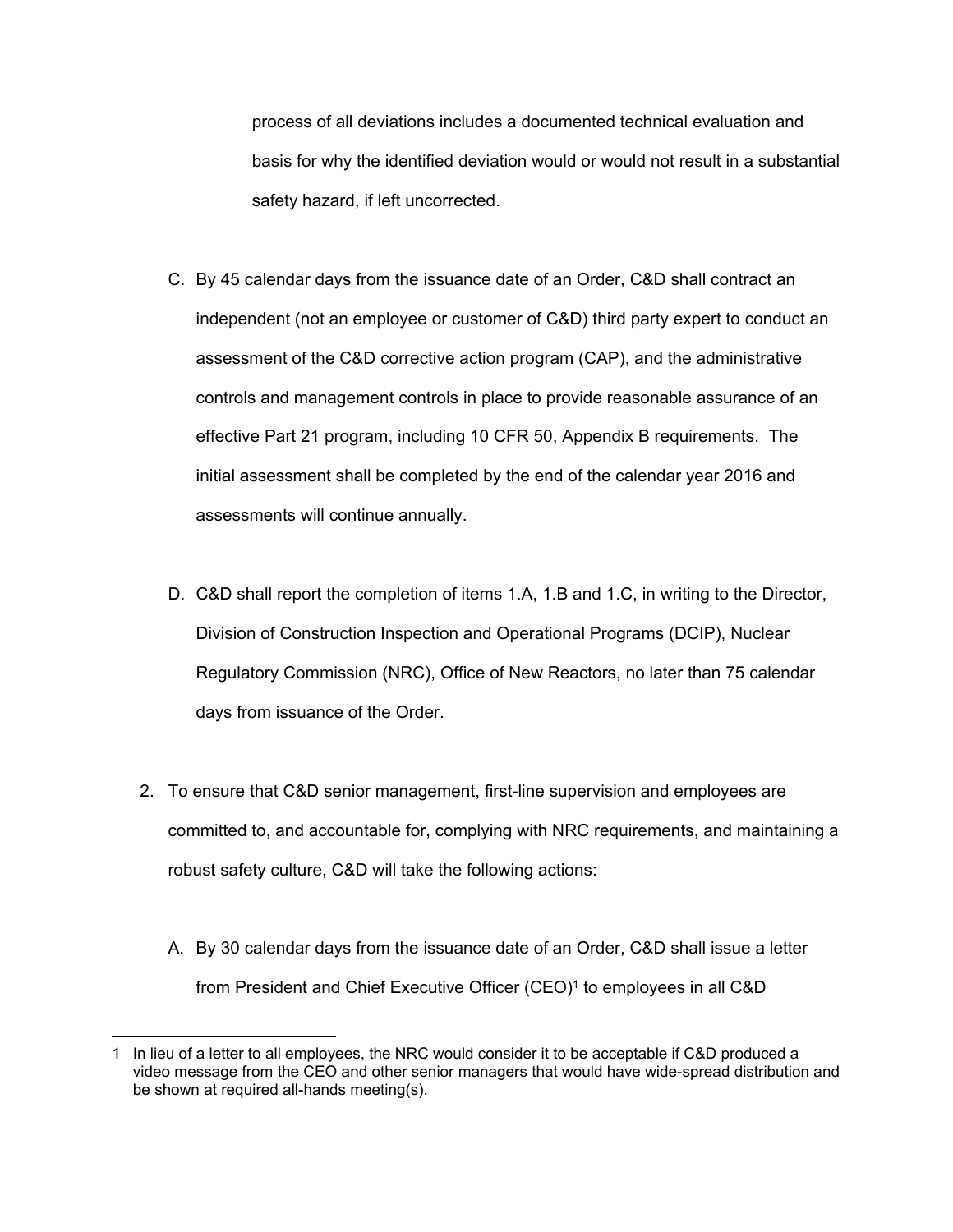locations, working with nuclear-related activities, outlining C&D's management's expectations, including a commitment that all nuclear-related activities are performed and documented in a complete and accurate manner in accordance with approved procedures. C&D shall notify the DCIP Director no later than 30 calendar days after issuance of the letter and shall provide a copy of the letter to the DCIP Director. The letter shall address the following:

- (1) where the NRC inspection report can be found that describe the 2015 apparent violations;
- (2) include a brief overview of the apparent violations;
- (3) C&D senior management, mid-level managers and first-line supervisors expect all employees to follow approved policies and procedures; and
- (4) C&D management has an expectation that all employees are to report procedure concerns to their supervisors (or to another appropriate level of management), and that supervisors are responsible for encouraging this reporting by staff and ensuring procedure issues are resolved appropriately and in a timely manner.
- B. By 90 calendar days from the issuance date of an Order, Senior Management's commitment and expectations will be further reinforced through the use of conspicuously posted company-wide posters and/or other appropriate forms of communication. Communications will specifically discuss 10 CFR Part 21 requirements, and best practices identified by C&D's evaluation of issues and violations (including root causes), corrective actions to prevent recurrence, and promote a strong safety culture.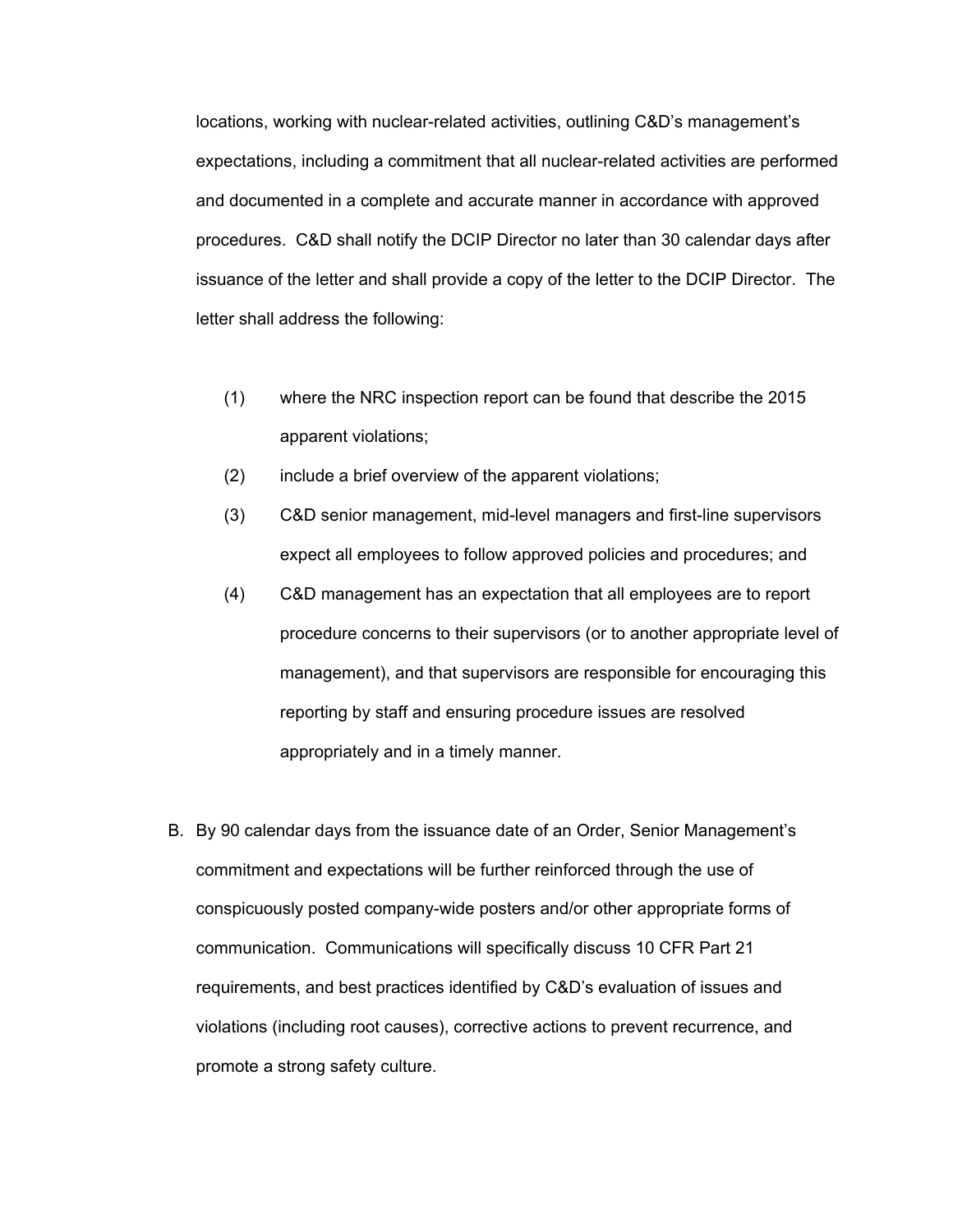- C. Management expectations shall be further reinforced at the local level with an overt commitment from mid-level management and first line supervisors regarding procedure adherence. Opportunities to communicate this commitment may include organizational all-hands meetings during which site managers and/or supervisors can convey the lessons learned from NRC inspections and any applicable industry assessments (e.g., Nuclear Procurement Issues Committee (NUPIC)), and explain how to handle similar situations if and when they should arise in their organization or group.
- 3. To ensure that C&D policies, procedures and work practices provide the necessary guidance to promote compliance with NRC requirements, C&D shall take the following actions:
	- A. By 180 calendar days of the issuance date of an Order, C&D shall enter the existing issue of procedure compliance into its corrective action program (CAP), and this issue shall be considered a significant condition adverse to quality. As a result, C&D shall conduct a formal root cause analysis of known procedure violations to determine the extent of condition of C&D work practices and identify corrective actions to improve procedure guidance. In addition, the extent of condition shall address the last five years of C&D's nuclear related customer complaints, corrective actions, or nonconformances that meet the Part 21 definition of a deviation. C&D shall ensure that the extent of condition review is complete and that all 10 CFR Part 21 deviations are identified and entered into C&D's Part 21 (A-14) procedure to ensure that they are adequately evaluated for reportable defects. By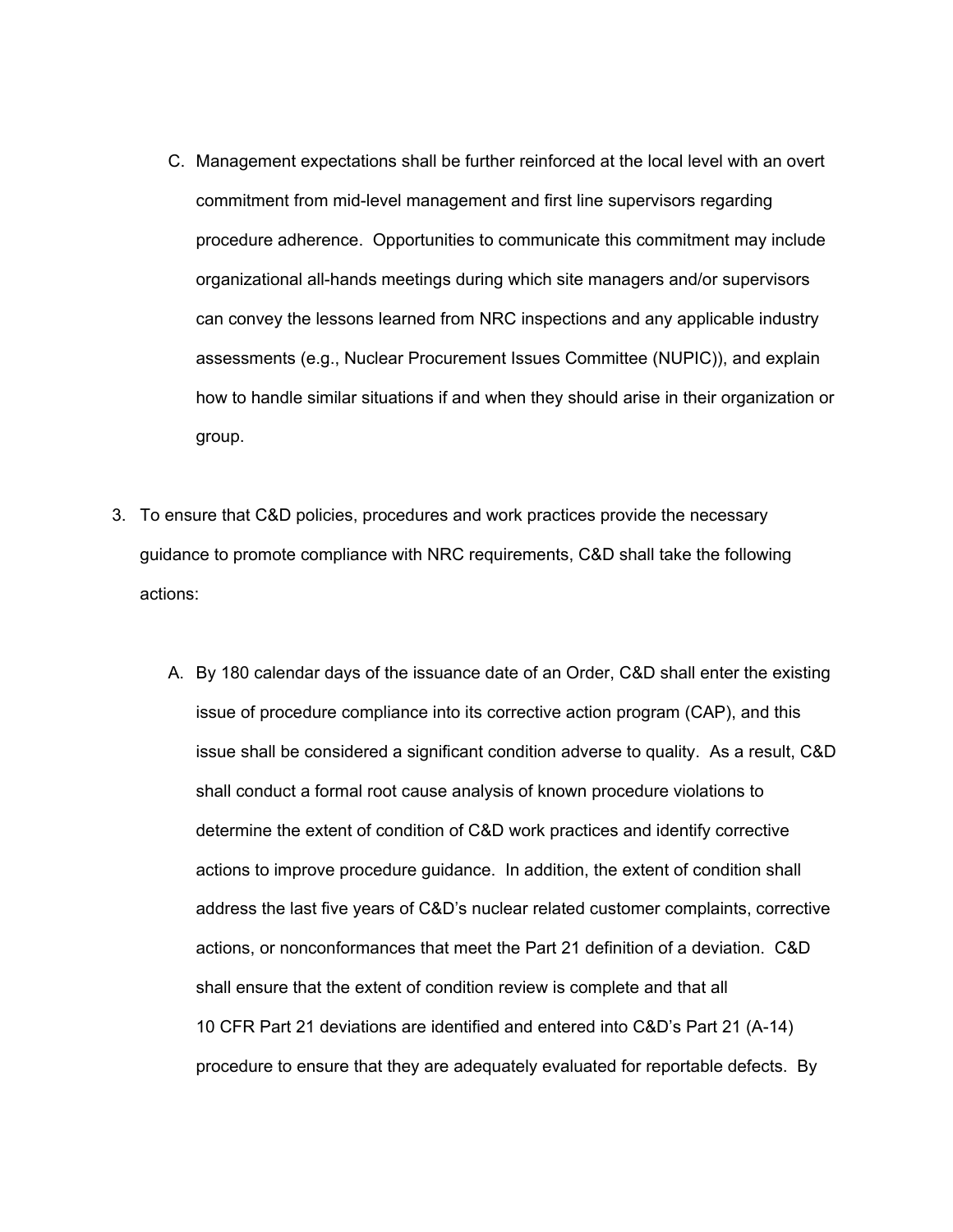30 calendar days of corrective action completion, C&D shall provide the results of its root cause and extent of condition report to the DCIP Director.

- B. By 60 calendar days of the issuance date of an Order, C&Ds corrective action program shall be revised to have the ability to trend 10 CFR Part 21 related issues, such as failure to follow 10 CFR Part 21 procedure requirements or failure to enter a deviation into the 10 CFR Part 21 process.
- 4. To ensure that all C&D employees understand their roles and responsibilities regarding compliance with NRC requirements, C&D will provide training and other forms of continuous reinforcement to its employees:

 By 90 calendar days from the issuance date of an Order, C&D will complete the development of a training program as described below. The initial training shall be submitted to the NRC for review and comment before being implemented. The NRC will review the draft training provided by C&D within 10 business days. The initial training shall then be conducted and documented for all current employees and supervisors no later than 30 calendar days from the completion of the NRC review. C&D shall report to the DCIP Director by telephone within 7 calendar days of completion of the initial training.

A. Training (initial and annual) shall cover the basic regulatory requirements of 10 CFR; the legal authority granted to the NRC to inspect for compliance; the enforcement actions that can be taken against the company, the customer and company employees for noncompliance; 10 CFR 50, Appendix B and 10 CFR Part 21 requirements; and the associated C&D procedures. This shall be documented and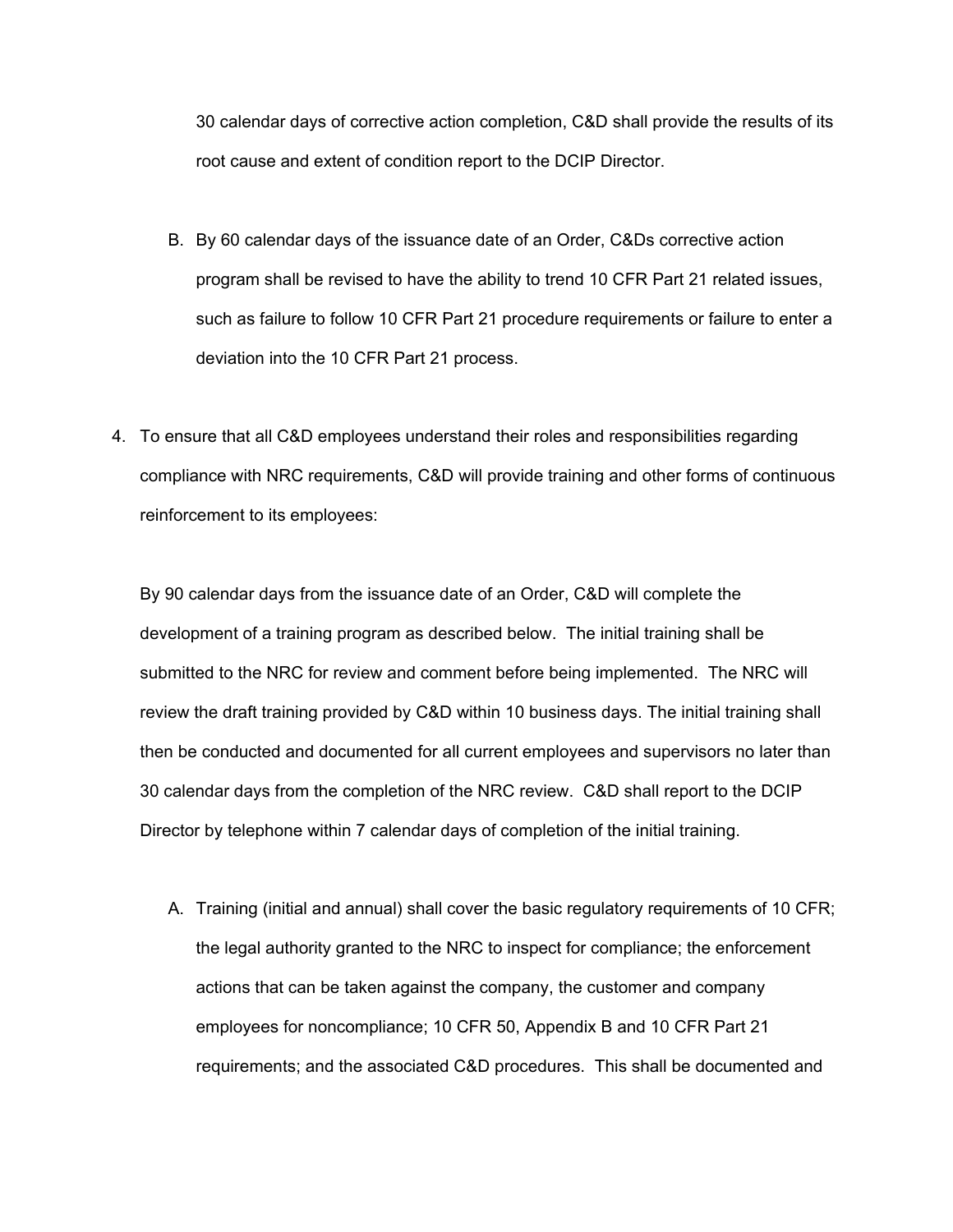provided to all employees involved in nuclear-related work activities, including management.

- B. Develop, implement and document initial training and annual refresher training for item 4.A.
- C. For employees involved in nuclear-related activities (including supervisors) hired after the date of initial training completion, the initial training shall be provided and documented within 45 calendar days of hire.
- D. For 3 years following the effective date of the Order, C&D shall assess the effectiveness of training and procedure compliance by reviewing and trending information obtained from C&D's CAP.

In addition to the elements described above, C&D has taken or committed to take the following corrective actions.

- 1. Complete implementation of an improved process that customers use to report information (i.e., the iSight system) to C&D for battery issues. This process shall assure prompt entry and classification of issues to determine if the issue is a deviation, if applicable.
- 2. Complete implementation of a new 10 CFR Part 21 process that includes biweekly meetings that are attended by executive management, and logs of actions and schedules for reporting to the NRC.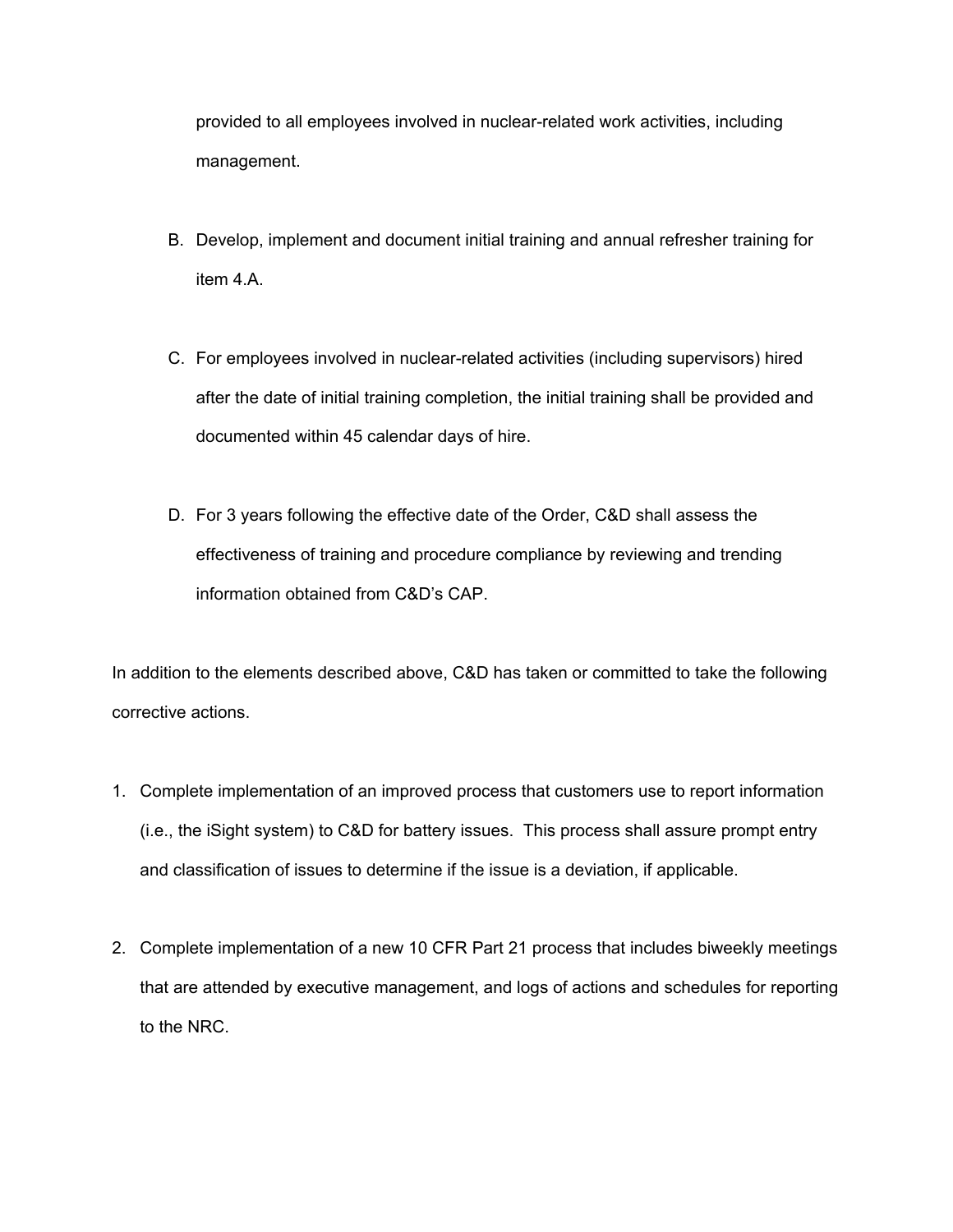- 3. Complete implementation of new qualification report documentation to reconstitute the design basis of the K and L battery product lines by linking the specification requirements to specific test results required by the Institute of Electrical and Electronics Engineers (IEEE) specifications.
- 4. Complete implementation of new internal reporting requirements. Quality assurance issues shall be reported to the CEO.
- 5. Hold monthly corrective action meetings with plant managers and the executive team to ensure timely correction of identified issues.
- 6. Complete implementation of more robust Safety Committee meetings conducted with particular attention paid to due dates. In addition, the process for initial reporting of customer identified issues has been established so that the Quality Systems manager conducts the first review of the issue as soon as correspondence begins with a nuclear customer.
- 7. Complete institution of a third party 10 CFR Part 21 and Appendix B audit program, using experienced and qualified personnel reporting directly to the CEO and General Counsel. The audits shall be executed annually. Inputs to the audits will include all customer communications, customer complaint information, and 10 CFR Part 21 and Safety Committee records. The initial audit shall occur by the end of March 2016 for the 10 CFR Part 21 program and by September 2016 of Appendix B to 10 CFR Part 50.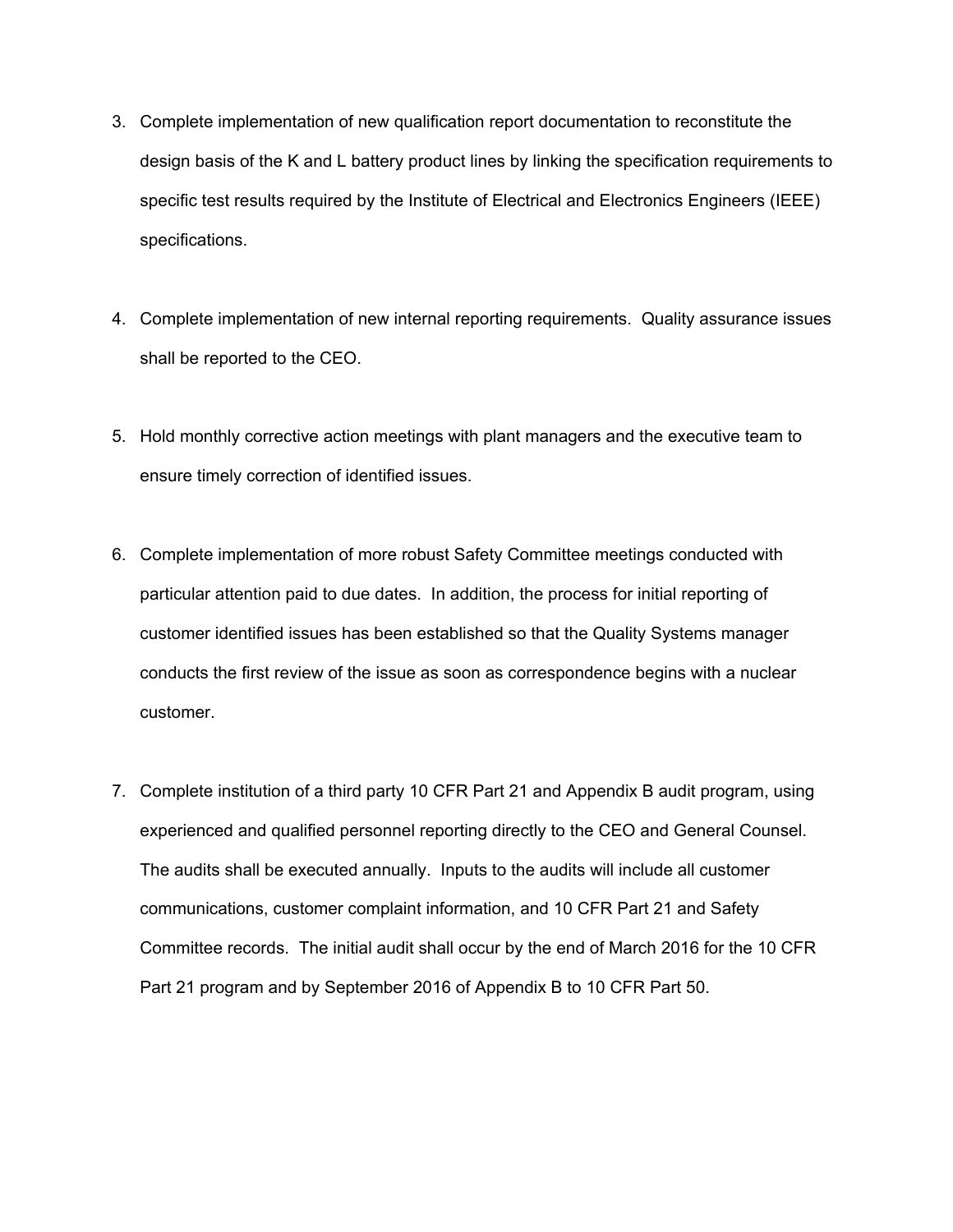Based on the actions described above, and the commitments described in Section V below, the NRC agrees to the following conditions:

- 1. The NRC will consider this Order as an escalated enforcement action for the purposes of determining future enforcement action per the NRC Enforcement Policy,
- 2. The NRC will refrain from issuing a proposed imposition of a civil penalty and a Notice of Violation for the above referenced apparent violations.

 On April 12, 2016, C&D consented to issuing this Order with the commitments, as described in Section V below. C&D further agreed that this Order is to be effective 30 calendar days after its issuance, the agreement memorialized in this Order settles the matter between the parties, and that C&D has waived its right to a hearing.

## **IV.**

 I find that C&D's actions completed or committed to take, as described in Section III above, combined with the commitments as set forth in Section V are acceptable and necessary, and conclude that with these commitments the public health and safety are reasonably assured. In view of the foregoing, I have determined that public health and safety require that C&D's commitments be confirmed by this Order. Based on the above and C&D's consent, this Order is effective 30 calendar days after its issuance.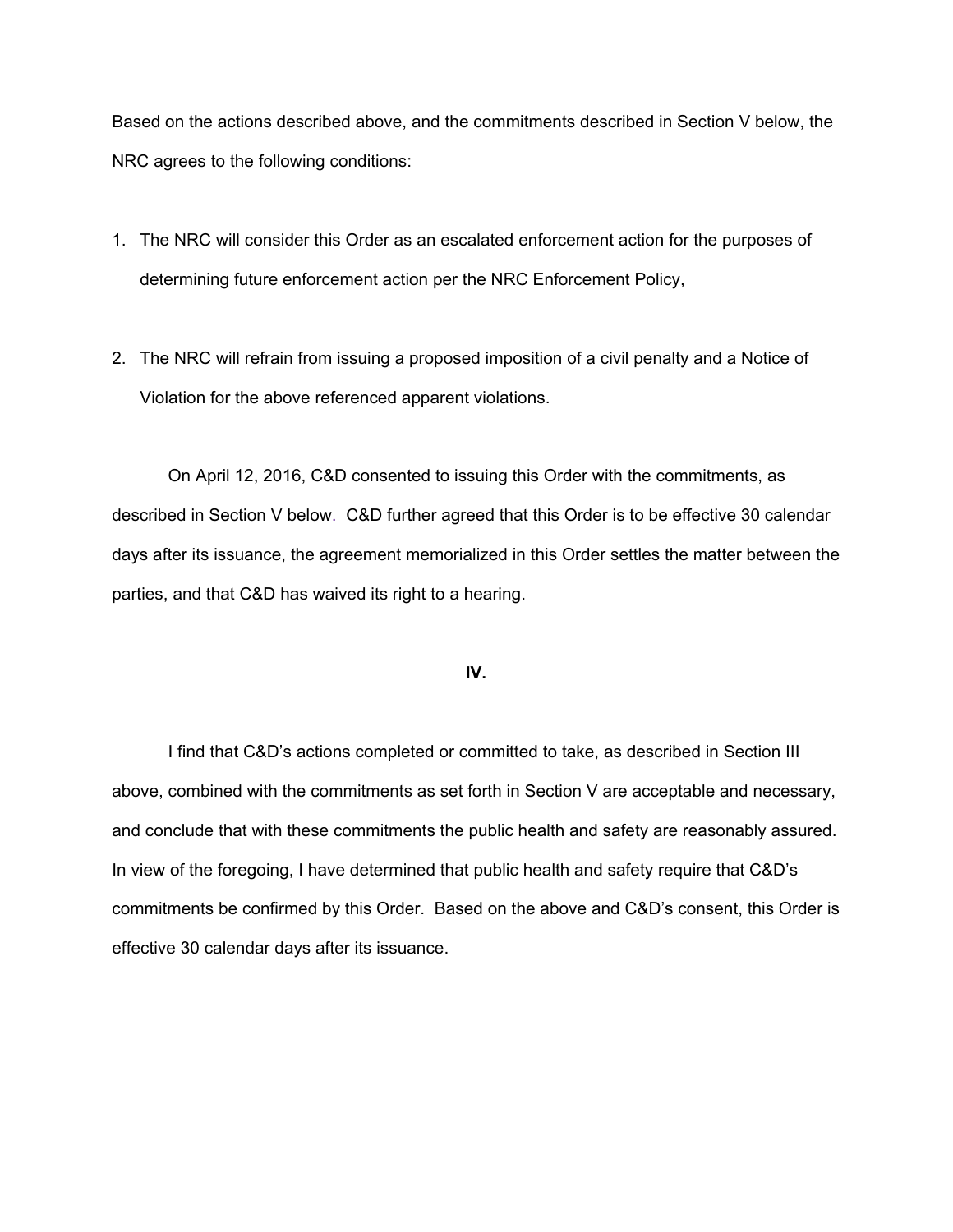Accordingly, pursuant to Sections 161b, 161i, 161o, 182 and 186 of the Atomic Energy Act of 1954, as amended, and the Commission's regulations in 10 CFR 2.202 and 10 CFR Parts 21, and 50, IT IS HEREBY ORDERED THAT:

#### A. Compliance with 10 CFR Part 21

- 1. By 45 calendar days from the issuance date of this Order, C&D shall confirm that all outstanding 10 CFR Part 21 evaluations are complete and that all required interim reports are submitted in accordance with the timelines required by 10 CFR Part 21.
- 2. By 45 calendar days from the issuance date of this Order, C&D shall review and revise, as necessary, all policies and procedures to provide reasonable assurance that Part 21 evaluations are conducted in accordance with 10 CFR 50, Appendix B quality assurance program requirements.
	- a. C&D shall define the Part 21 "discovery date" within their procedures as "the date the issue is entered into the Part 21 process, corrective action system, nonconformance process, or reported in the customer complaint database, whichever occurs first."
	- b. C&D procedures shall provide reasonable assurance that the evaluation process used for all deviations includes a documented technical evaluation and basis for why the identified deviation would or would not result in a substantial safety hazard, if left uncorrected.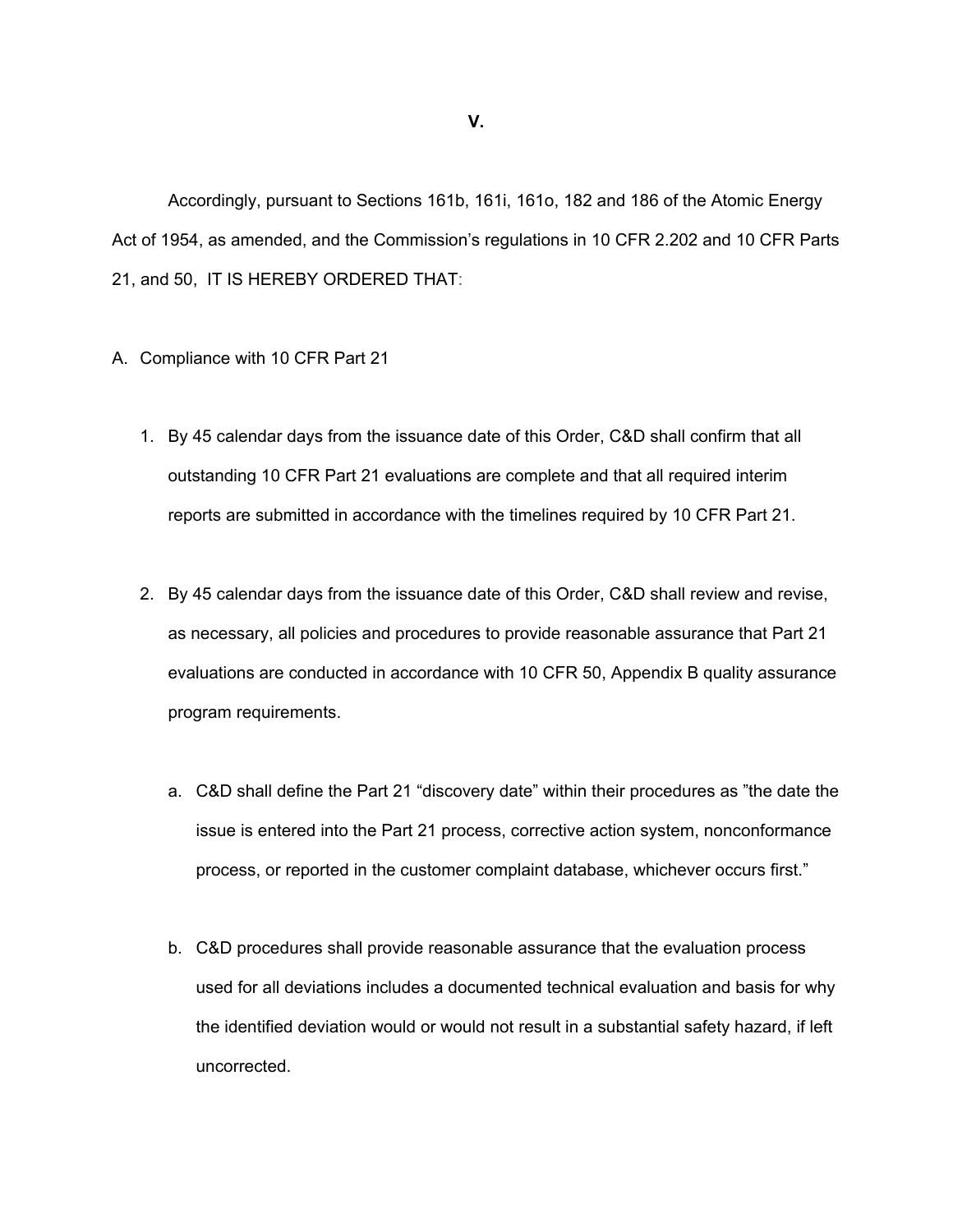- 3. By 45 calendar days from the issuance date of this Order, C&D shall contract an independent third party expert (not an employee or customer of C&D) to conduct an assessment of the C&D corrective action program, and the administrative controls and management controls in place to provide reasonable assurance of an effective Part 21 program, including 10 CFR 50, Appendix B requirements. The initial assessment shall be completed by the end of the calendar year 2016 and assessments will continue annually thereafter.
- 4. C&D shall report the completion of items A.1, A.2, and A.3, in writing to the DCIP Director no later than 75 calendar days from issuance of this Order.

## B. Communications

- 1. By 45 calendar days from the issuance date of this Order, C&D shall issue a letter and/or a video message from the President and CEO to employees in all C&D locations working with nuclear-related activities, outlining C&D's management's expectations, including a commitment that all nuclear-related activities are performed and documented in a complete and accurate manner in accordance with approved procedures. C&D shall notify the DCIP Director no later than 30 calendar days after issuance of the letter and shall provide a copy of the letter to the DCIP Director. The letter shall address the following:
	- a. how to obtain the NRC inspection report that describes the 2015 apparent violations;
	- b. a brief overview of the apparent violations;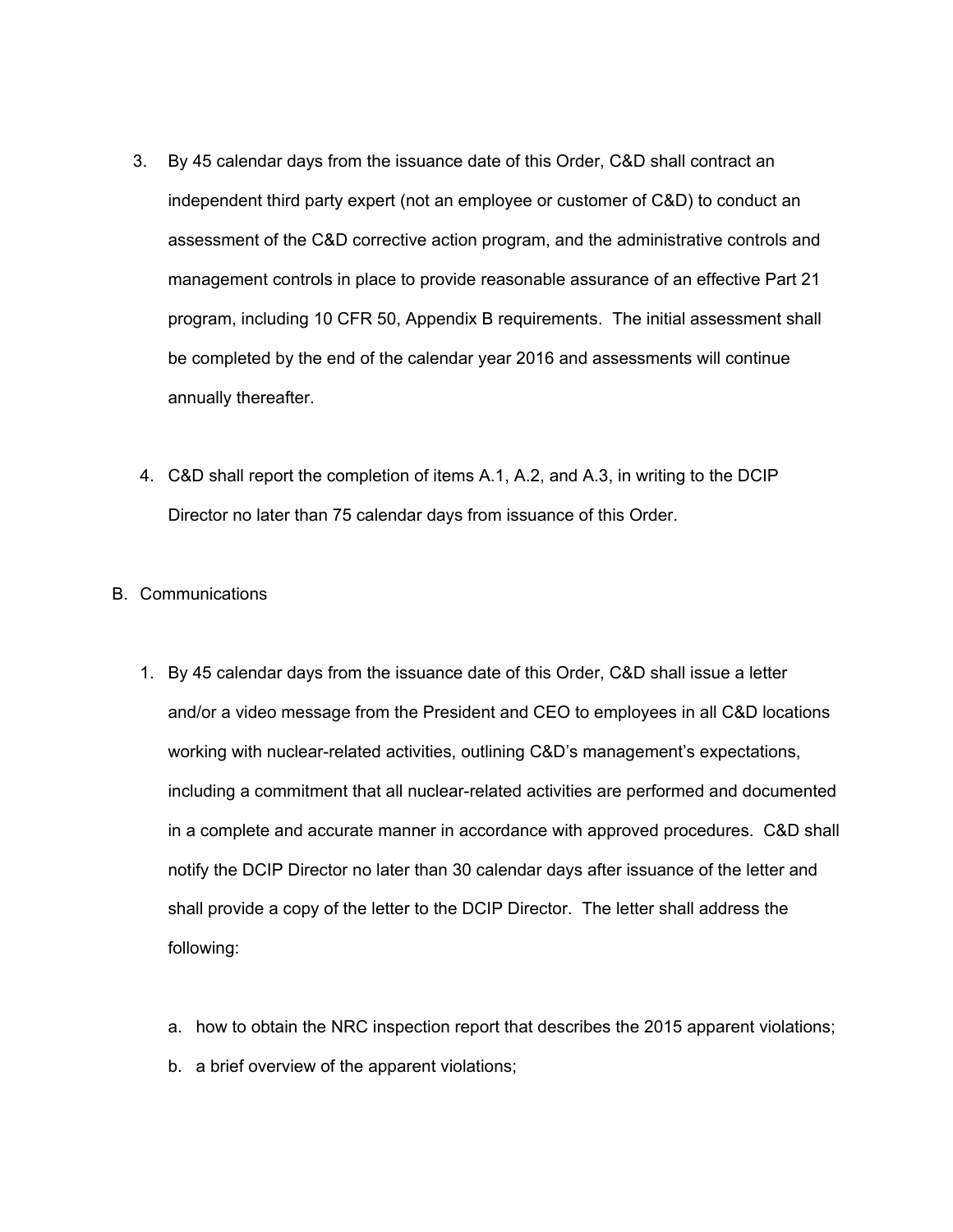- c. a statement that C&D senior management, mid-level managers, and first-line supervisors expect all employees to follow approved policies and procedures; and
- d. a statement that C&D management has an expectation that all employees are to report procedure concerns to their supervisors, or to another appropriate level of management, and that supervisors are responsible for encouraging this reporting by staff, and ensuring procedure issues are resolved appropriately and in a timely manner.
- 2. By 90 calendar days from the issuance date of this Order, C&D senior management's commitment and expectations will be further reinforced through the use of conspicuously posted company-wide posters and/or other appropriate forms of communication. Communications will specifically discuss 10 CFR Part 21 requirements, and best practices identified by C&D's evaluation of issues and violations (including root causes), corrective actions to prevent recurrence, and promote a strong safety culture.

#### C. Work Processes

1. C&D shall ensure that the existing issue of procedure compliance has been entered into its CAP, and this issue shall be considered a significant condition adverse to quality. As a result, within 180 days of the issuance date of this Order, C&D shall conduct a formal root cause analysis of known procedure violations to determine the extent of condition of C&D work practices and identify corrective actions to improve procedure guidance. In addition, the extent of condition shall address the last five years of C&D's nuclear-related customer complaints, corrective actions, or nonconformances that meet the Part 21 definition of a "deviation." C&D shall ensure that the extent of condition review is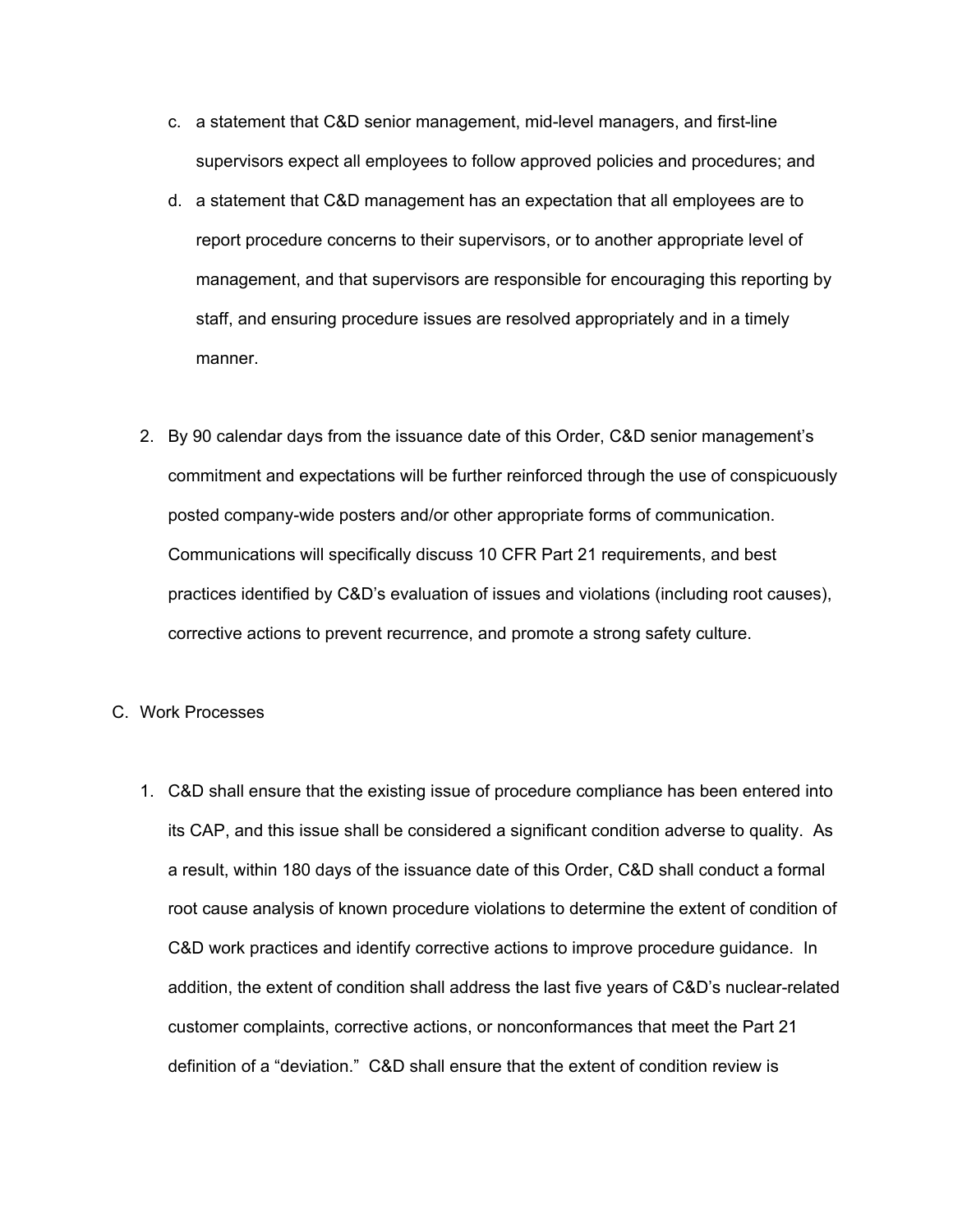complete and that all 10 CFR Part 21 deviations are identified and entered into C&D's 10 CFR Part 21 program to ensure that they are adequately evaluated for reportable defects. By 30 calendar days of corrective action completion, C&D shall provide the results of its root cause and extent of condition report to the DCIP Director.

2. By 60 calendar days of the issuance date of this Order, C&Ds CAP shall be revised to have the ability to trend 10 CFR Part 21 related issues, such as failure to follow 10 CFR Part 21 procedure requirements or failure to enter a deviation into the 10 CFR Part 21 process.

D. Training

- 1. By 90 calendar days from the issuance date of this Order, C&D will develop a training program as described below. The training program, including the initial training, shall be submitted to the NRC for review and comment before being implemented. Within 10 business days of submission, the NRC will perform an initial review and provide comments to C&D. Within 30 days of receiving NRC comments, C&D shall adequately address these comments in writing, at which time the NRC will provide a final review of the program. The NRC will inform C&D of its approval of the training program in writing and by telephone within 10 days of re-submittal by C&D. The initial training shall then be conducted and documented for all current employees and supervisors no later than 30 calendar days from the NRC final approval date. C&D shall report to the DCIP Director in writing and by telephone within 7 calendar days of completion of the initial training.
	- a. Training (initial and annual) shall cover the basic requirements (e.g., what they are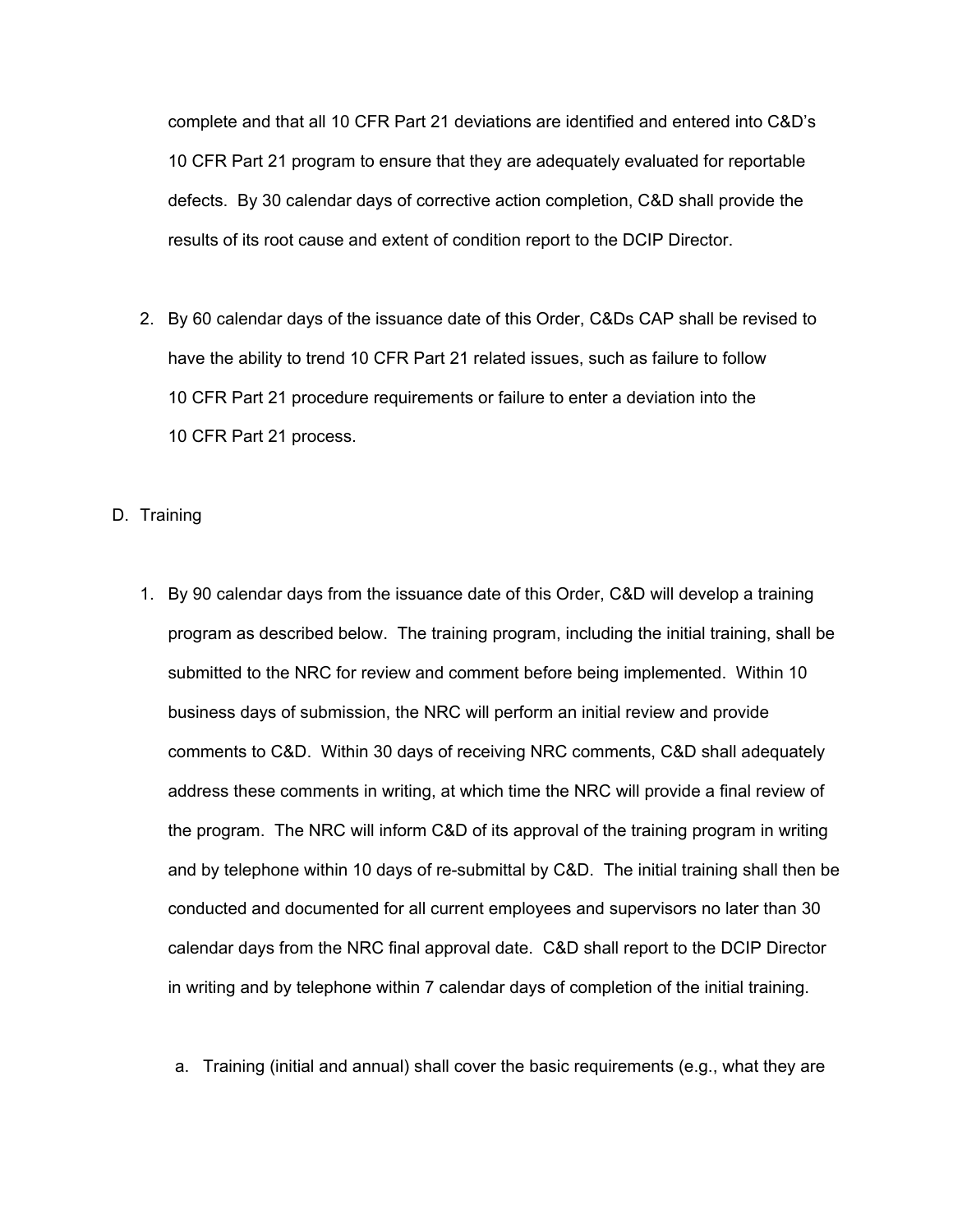and how they apply) of 10 CFR 50, Appendix B and 10 CFR Part 21; the legal authority granted to the NRC to inspect for compliance; the enforcement actions that can be taken against the company, the customer and company employees for noncompliance; and the associated C&D procedures. This training shall be provided to all employees involved in nuclear-related work activities, including management.

- b. Develop, implement and document initial training and annual refresher training for item D.1.a.
- c. For employees involved in nuclear-related activities, including supervisors, who are hired after the date of initial training completion, the initial training shall be provided and documented within 45 calendar days of hire.
- d. For three years following the effective date of this Order, C&D shall assess the effectiveness of training and procedure compliance by reviewing and trending information obtained from C&D's CAP.

The terms of this Order apply to the successors and assigns of C&D.

 The Director, Office of Enforcement, may, in writing, relax or rescind any of the above conditions upon demonstration by C&D of good cause.

**VI.** 

In accordance with 10 CFR 2.202 and 10 CFR 2.309, any person adversely affected by this Order, other than C&D, may request a hearing within 30 days of the issuance date of this Order. Where good cause is shown, consideration will be given to extending the time to request a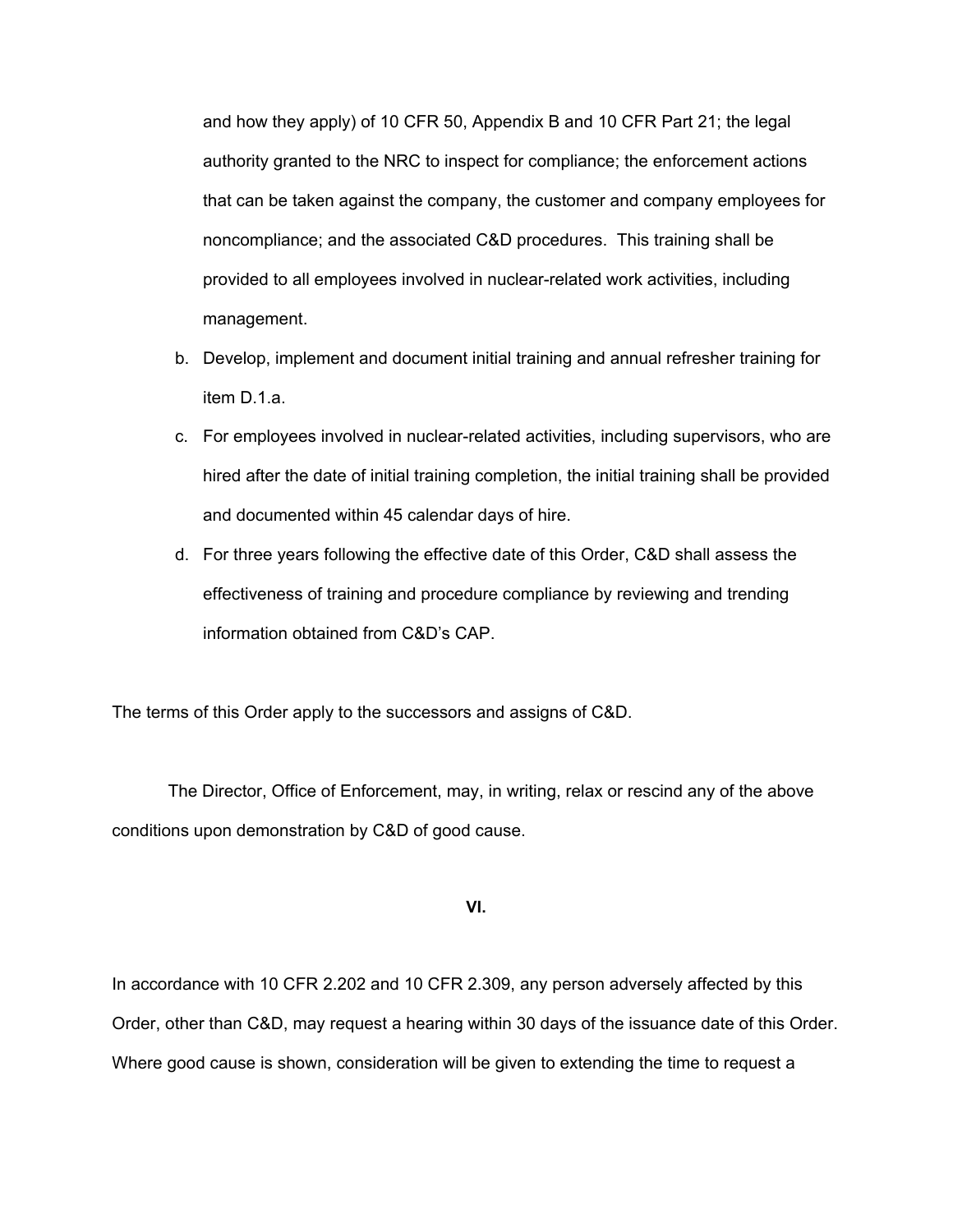hearing. A request for extension of time must be directed to the Director, Office of Enforcement, U.S. Nuclear Regulatory Commission, and include a statement of good cause for the extension.

All documents filed in NRC adjudicatory proceedings, including a request for hearing, a petition for leave to intervene, any motion or other document filed in the proceeding prior to the submission of a request for hearing or petition to intervene, and documents filed by interested governmental entities participating under 10 CFR 2.315(c), must be filed in accordance with the NRC's E-Filing rule (72 FR 49139; August 28, 2007), as amended by 77 FR 46562; August 3, 2012 (codified in pertinent part at 10 CFR Part 2, Subpart C). The E-Filing process requires participants to submit and serve all adjudicatory documents over the internet, or in some cases to mail copies on electronic storage media. Participants may not submit paper copies of their filings unless they seek an exemption in accordance with the procedures described below.

To comply with the procedural requirements of E-Filing, at least ten (10) days prior to the filing deadline, the participant should contact the Office of the Secretary by e-mail at hearing.docket@nrc.gov, or by telephone at 301-415-1677, to (1) request a digital identification (ID) certificate, which allows the participant (or its counsel or representative) to digitally sign documents and access the E-Submittal server for any proceeding in which it is participating; and (2) advise the Secretary that the participant will be submitting a request or petition for hearing (even in instances in which the participant, or its counsel or representative, already holds an NRC-issued digital ID certificate). Based upon this information, the Secretary will establish an electronic docket for the hearing in this proceeding if the Secretary has not already established an electronic docket.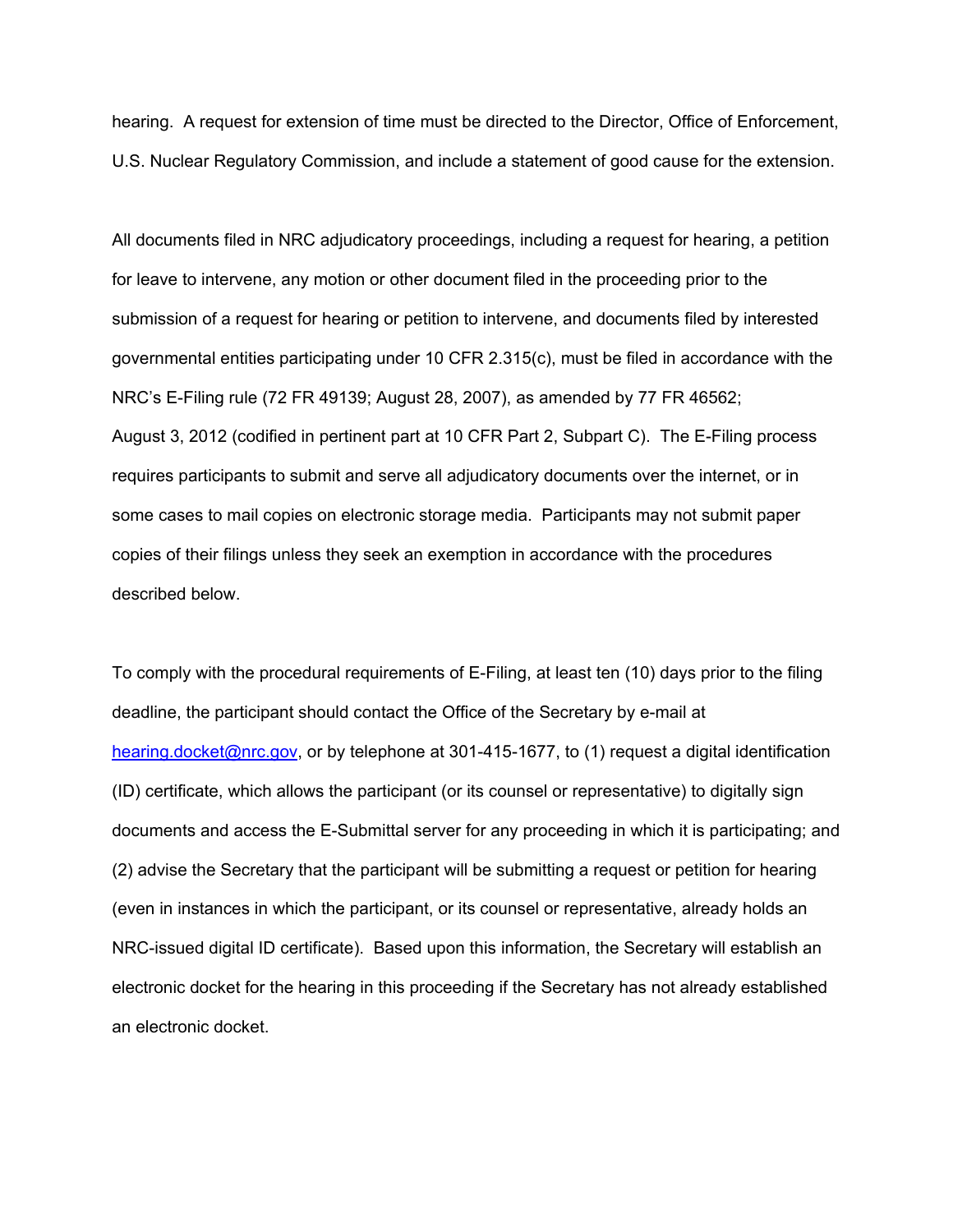Information about applying for a digital ID certificate is available on NRC's public Web site at http://www.nrc.gov/site-help/e-submittals.html. System requirements for accessing the E-Submittal server are detailed in NRC's "Guidance for Electronic Submission," which is available on the agency's public Web site at http://www.nrc.gov/site-help/e-submittals.html. Participants may attempt to use other software not listed on the Web site, but should note that the NRC's E-Filing system does not support unlisted software, and the NRC Meta System Help Desk will not be able to offer assistance in using unlisted software.

If a participant is electronically submitting a document to the NRC in accordance with the E-Filing rule, the participant must file the document using the NRC's online, Web-based submission form. In order to serve documents through the Electronic Information Exchange System, users will be required to install a Web browser plug-in from the NRC Web site. Further information on the Web-based submission form, including the installation of the Web browser plug-in, is available on the NRC's public Web site at http://www.nrc.gov/site-help/esubmittals.html.

Once a participant has obtained a digital ID certificate and a docket has been created, the participant can then submit a request for hearing or petition for leave to intervene through the EIE. Submissions should be in Portable Document Format (PDF) in accordance with NRC guidance available on the NRC's public Web site at http://www.nrc.gov/site-help/esubmittals.html. A filing is considered complete at the time the documents are submitted through the NRC's E-Filing system. To be timely, an electronic filing must be submitted to the E-Filing system no later than 11:59 p.m. Eastern Time (ET) on the due date. Upon receipt of a transmission, the E-Filing system time-stamps the document and sends the submitter an e-mail notice confirming receipt of the document. The E-Filing system also distributes an e-mail notice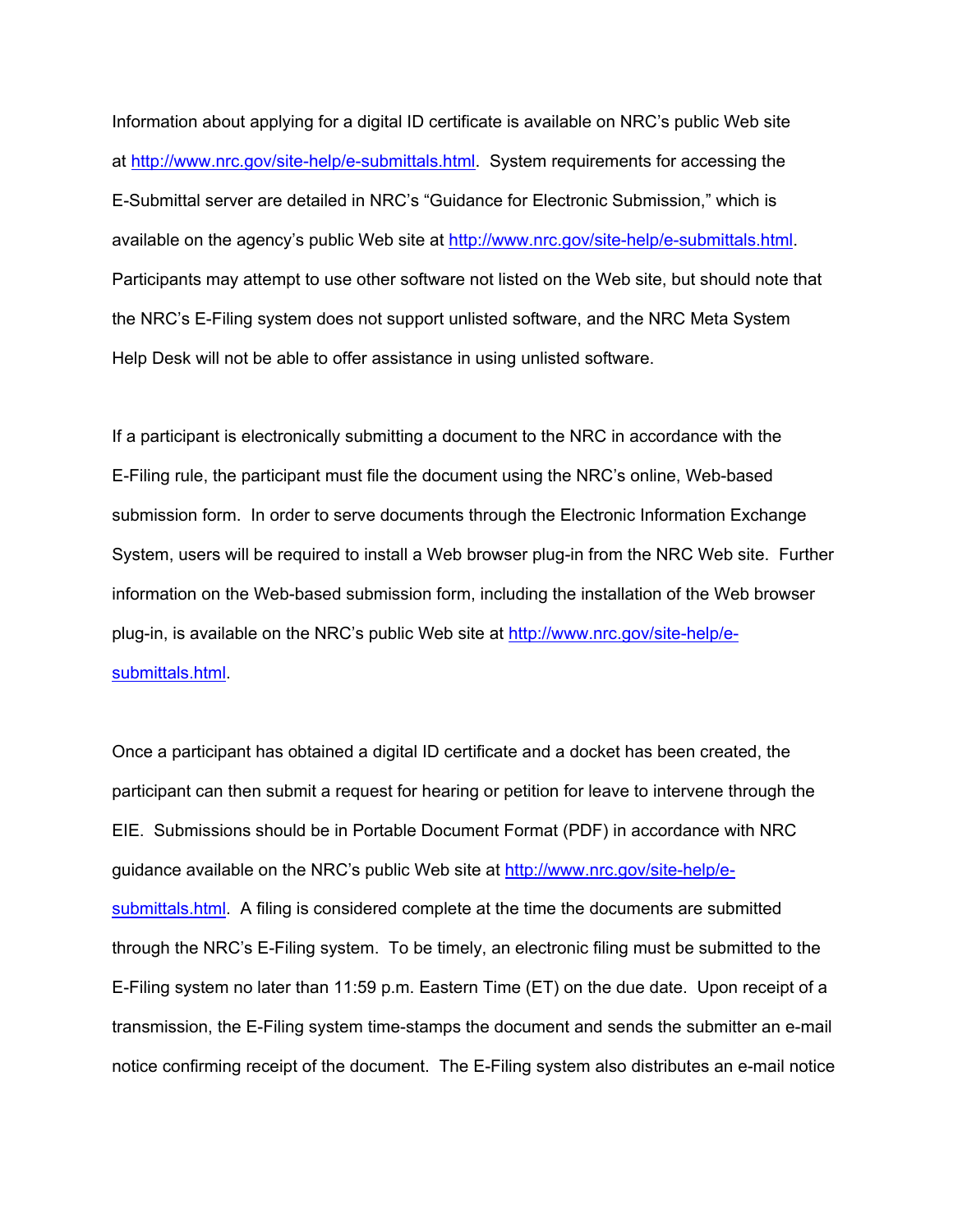that provides access to the document to the NRC's Office of the General Counsel and any others who have advised the Office of the Secretary that they wish to participate in the proceeding, so that the filer need not serve the documents on those participants separately. Therefore, any others who wish to participate in the proceeding (or their counsel or representative) must apply for and receive a digital ID certificate before a hearing request/ petition to intervene is filed so that they can obtain access to the document via the E-Filing system.

A person filing electronically using the NRC's adjudicatory E-Filing system may seek assistance by contacting the NRC Meta System Help Desk through the "Contact Us" link located on the NRC's Web site at http://www.nrc.gov/site-help/e-submittals.html, by e-mail to MSHD.Resource@nrc.gov, or by a toll-free call at (866) 672-7640. The NRC Meta System Help Desk is available between 8:00 a.m. and 8:00 p.m., ET, Monday through Friday, excluding government holidays.

Participants who believe that they have a good cause for not submitting documents electronically must file an exemption request, in accordance with 10 CFR 2.302(g), with their initial paper filing requesting authorization to continue to submit documents in paper format. Such filings must be submitted by: (1) first class mail addressed to the Office of the Secretary of the Commission, U.S. Nuclear Regulatory Commission, Washington, DC 20555-0001, Attention: Rulemaking and Adjudications Staff; or (2) courier, express mail, or expedited delivery service to the Office of the Secretary, Sixteenth Floor, One White Flint North, 11555 Rockville Pike, Rockville, Maryland, 20852, Attention: Rulemaking and Adjudications Staff. Participants filing a document in this manner are responsible for serving the document on all other participants. Filing is considered complete by first-class mail as of the time of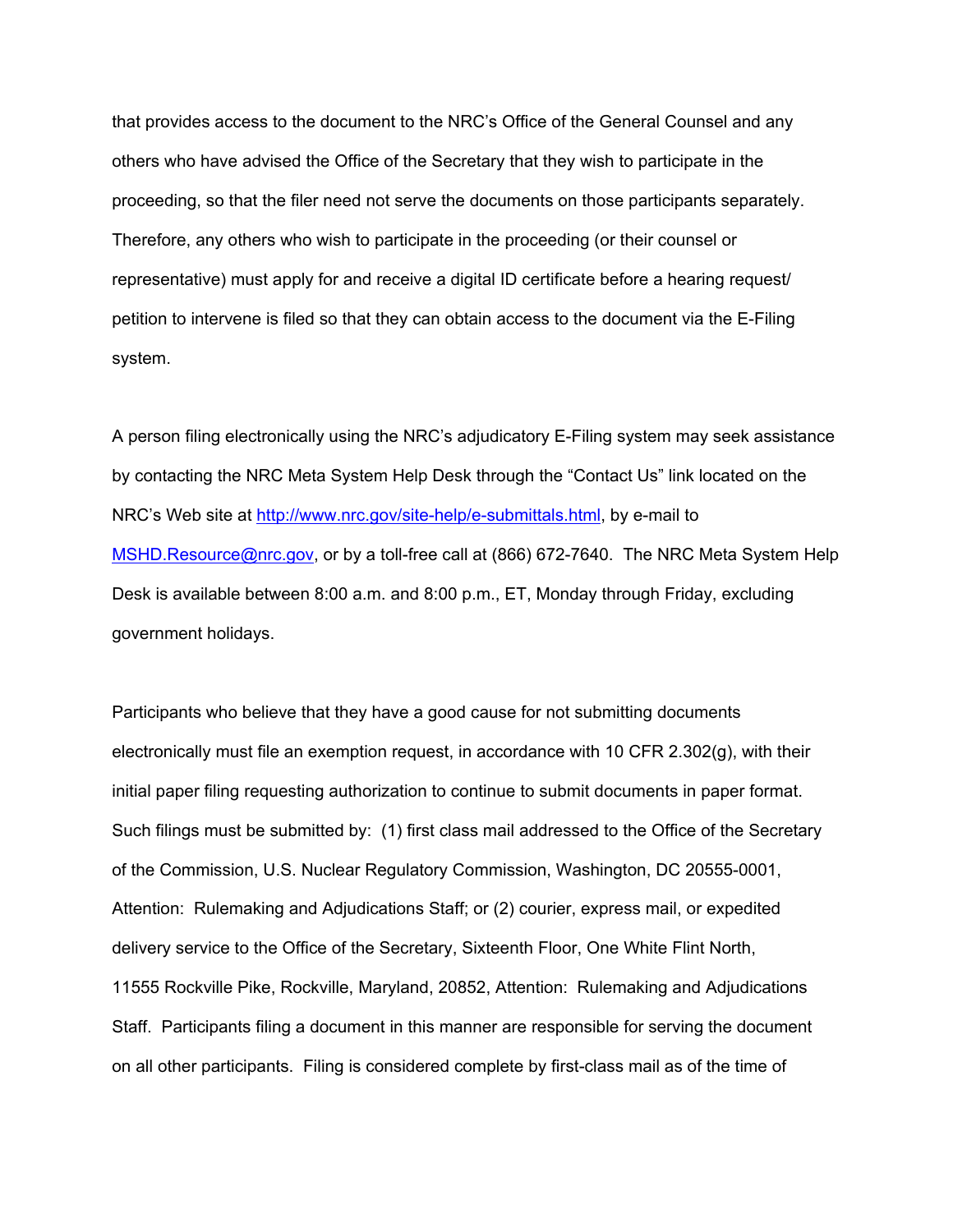deposit in the mail, or by courier, express mail, or expedited delivery service upon depositing the document with the provider of the service. A presiding officer, having granted an exemption request from using E-Filing, may require a participant or party to use E-Filing if the presiding officer subsequently determines that the reason for granting the exemption from use of E-Filing no longer exists.

Documents submitted in adjudicatory proceedings will appear in the NRC's electronic hearing docket, which is available to the public at http://ehd1.nrc.gov/ehd/, unless excluded pursuant to an order of the Commission or the presiding officer. Participants are requested not to include personal privacy information, such as social security numbers, home addresses, or home phone numbers in their filings, unless an NRC regulation or other law requires submission of such information. However, in some instances, a request to intervene will require including information on local residence in order to demonstrate a proximity assertion of interest in the proceeding. With respect to copyrighted works, participants are requested not to include copyrighted materials in their submission, except for limited excerpts that serve the purpose of the adjudicatory filings and would constitute a Fair Use application.

If a person other than the licensee requests a hearing, that person shall set forth with particularity the manner in which his interest is adversely affected by this Order and shall address the criteria set forth in 10 CFR 2.309(d) and (f).

If a hearing is requested by a person whose interest is adversely affected, the Commission will issue a separate Order designating the time and place of any hearings, as appropriate. If a hearing is held, the issue to be considered at such hearing shall be whether this Order should be sustained.